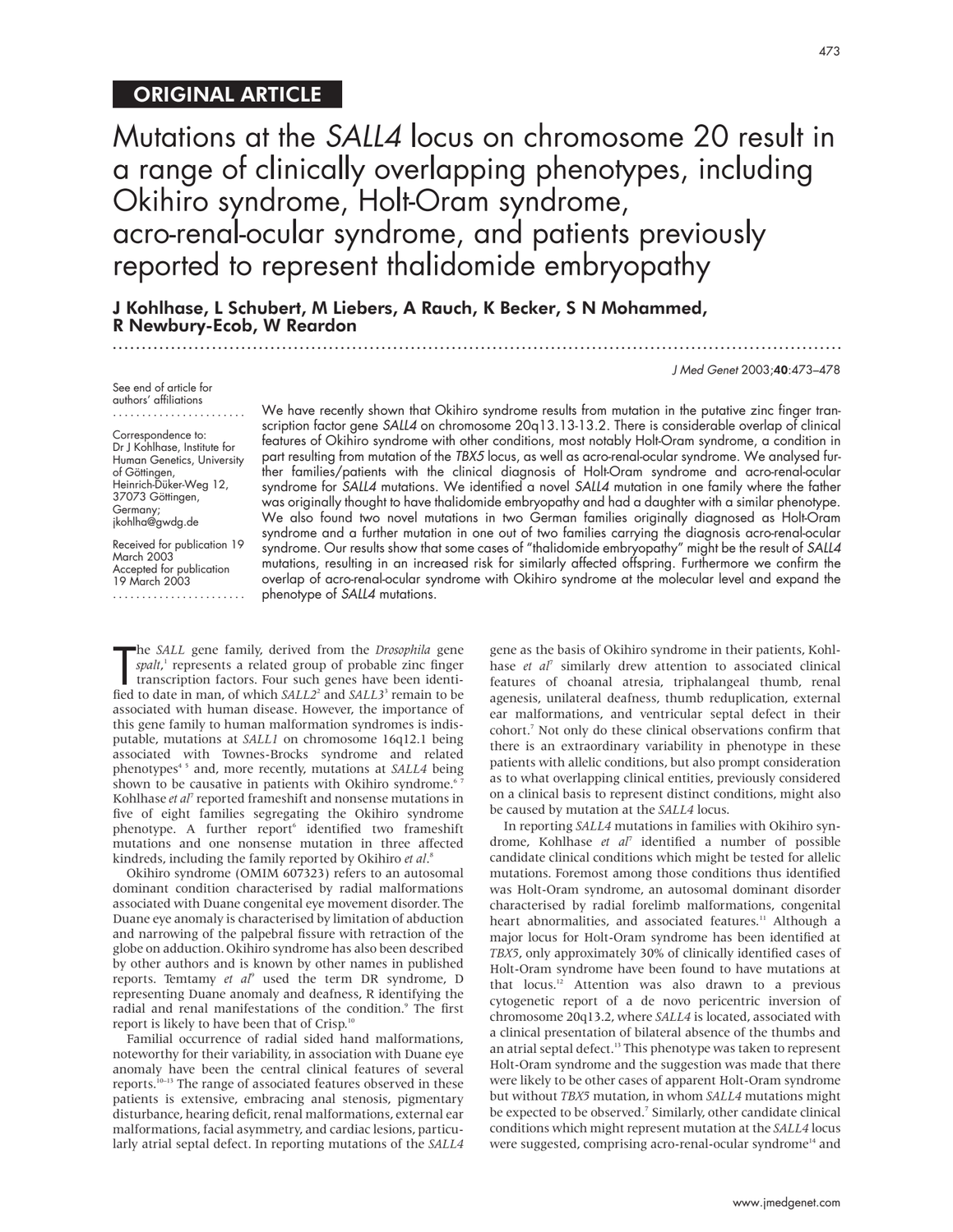













c.523 wt







c.1849C>T



c.1849 wt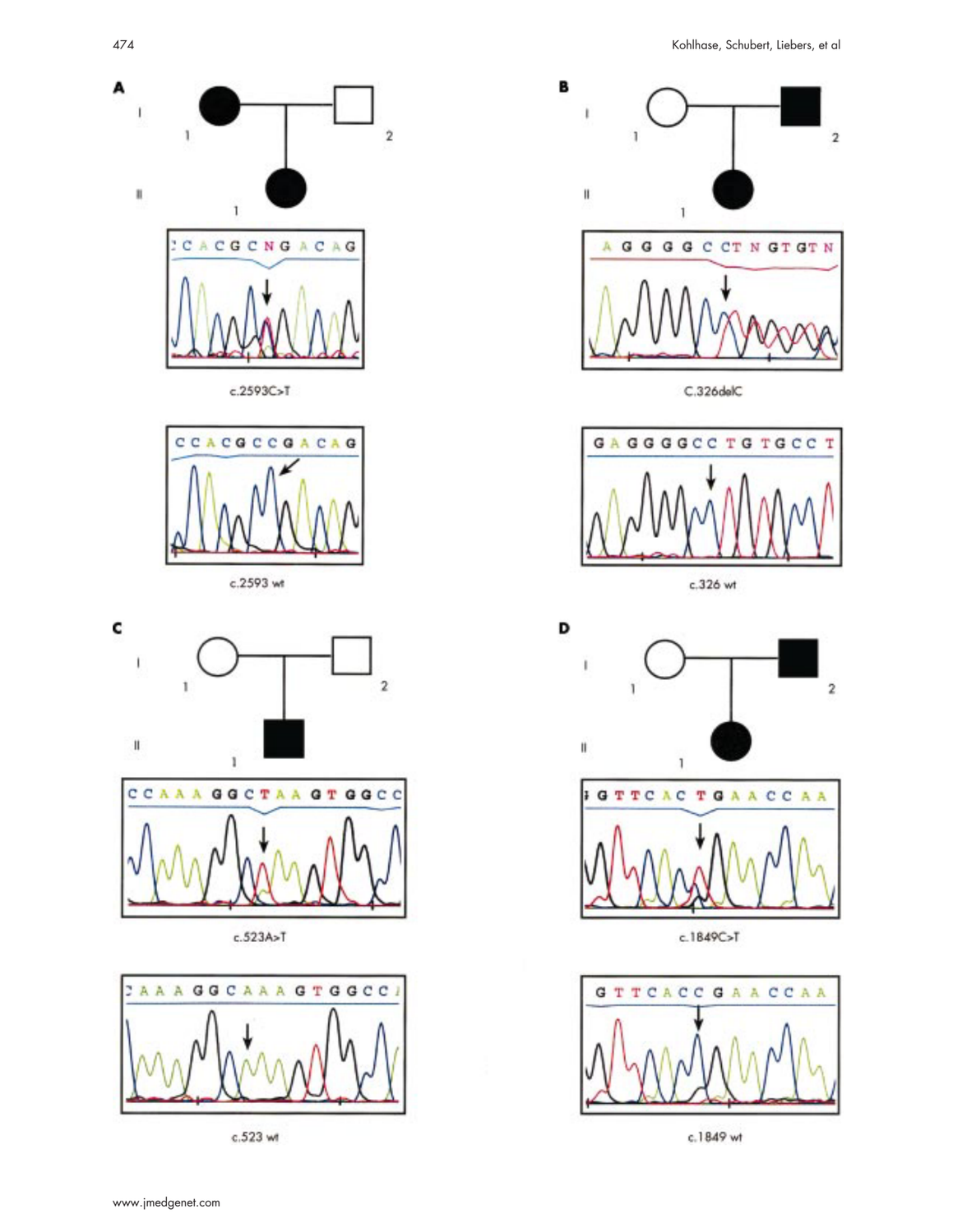Figure 1 SALL4 mutations identified in four families. (A) Family 1, showing c.2593C>T mutation, which segregates with the affected phenotype. The phenotype in this family<sup>14</sup> included thumb aplasia, radial hypoplasia, hearing loss, unilateral dystopic kidney, as well as Duane anomaly. Limb anomalies were worse on the left than the right and worse in the daughter II.1 as compared to her mother I.1. (B) Mutation c.326delC segregating in family 2. The pedigree has already been reported.<sup>15</sup> The index patient (II.1) was born with bilateral asymmetrical radial ray defects consisting of absence of the thumb and first fingers, radial aplasia, and ulnar hypoplasia. Her father (I.2) is similarly affected and also suffers from a left sided sensorineural and right sided mixed hearing loss. Both have structurally normal hearts with normal echo and normal ECG. Renal ultrasound and eye examination showed no abnormality. Thalidomide embryopathy was diagnosed in the father in childhood based on the nature of the abnormalities in the presence of a history of possible exposure during pregnancy. (C) Family 3, showing c.523A>T mutation in a sporadic case (II.1). The patient showed thumb aplasia with radial aplasia on the right and hypoplastic thumb and radius on the left. Bilateral Duane anomaly was present, also a broad, flat nasal bridge, epicanthic folds, a crossed renal dystopia, and a persisting foramen ovale. (D) Family 4 showing c.1849C>T nonsense mutation associating with the affected phenotype. The phenotype in this family comprised in I.2 unilateral Duane anomaly, bilateral thumb aplasia, hypoplastic radii, horseshoe kidney, slit-like openings of the auditory ducts, flat feet, and in II.1 no Duane anomaly, hypertelorism, slight epicanthic folds, severely shortened upper limbs with bilateral thumb aplasia, hypoplastic radius on the left and subtotal aplastic radius on the right, radial club hands, ventricular septal defects, slit-like openings of auditory ducts, and flat feet.

patients previously thought to represent thalidomide embryopathy but in whose offspring limb and cardiac malformations had also been observed.<sup>15</sup>

The purpose of this report is to communicate our initial experience of *SALL4* mutation analysis across a much wider range of patients representing several different clinical diagnoses which overlap with Okihiro syndrome. In doing so we identified three new mutations and one recurrent mutation also reported by Al-Baradie *et al*<sup>6</sup> at this locus and confirm our hypothesis that mutation of *SALL4* results in a range of clinical conditions, hitherto considered to represent distinct entities.

## MATERIALS AND METHODS

#### **Patients**

Venous blood was collected from patients and unaffected relatives after obtaining their informed consent.

#### Genetic analysis

Genomic DNA was prepared from peripheral lymphocytes by routine procedures. Mutation analysis of *SALL4* exons 1-4 (complete coding region) was performed as described previously.7 GenBank accession numbers were *SALL4* cDNA, NM\_020436; genomic contig NT\_011362.

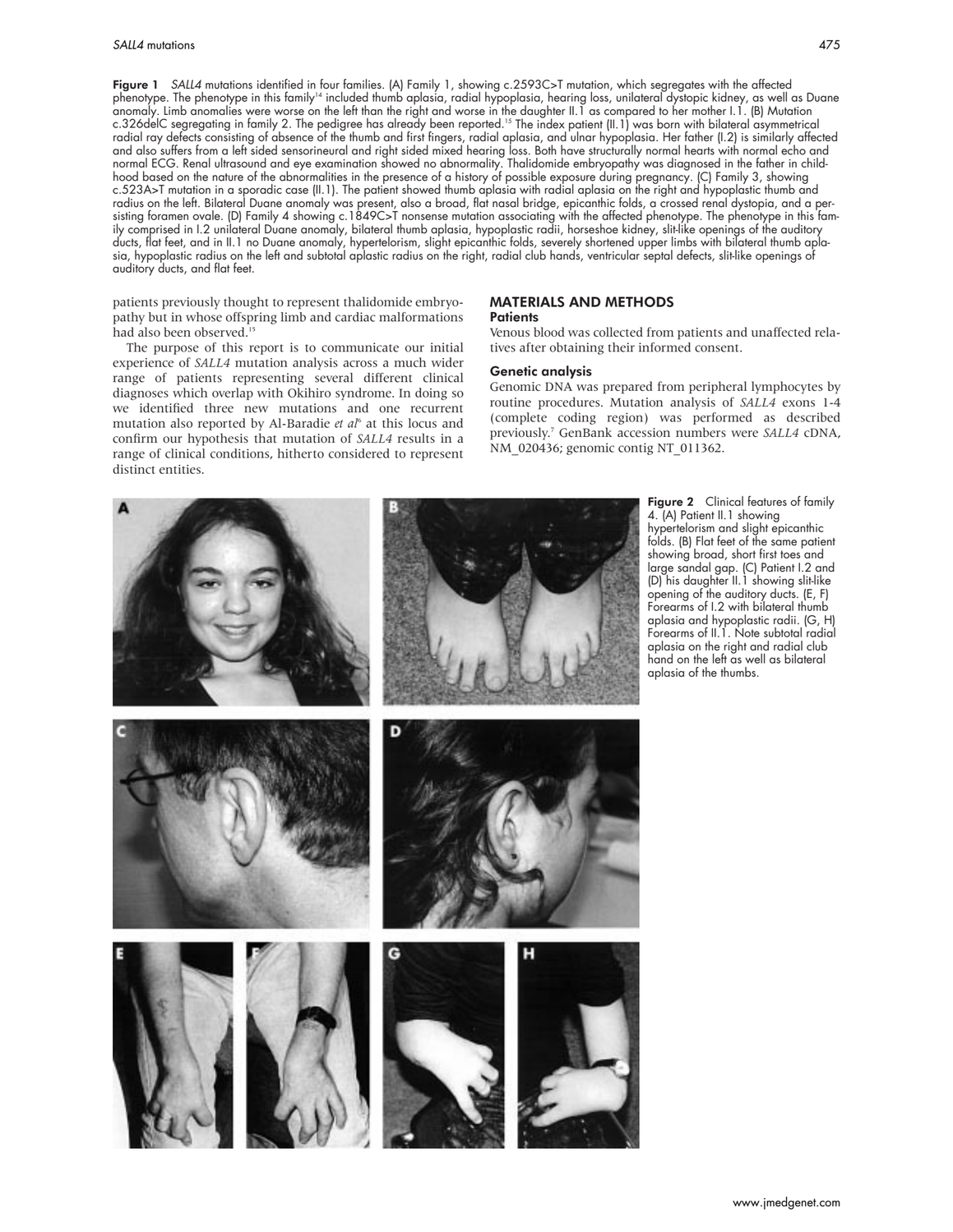# Case reports

In family 1, the index patient (II.1, fig 1A) showed bilateral absent thumbs, absent radii, and shortened humeri, the left arm being more severely shortened.14 She has a bilateral Duane anomaly, fine nystagmus, and slightly dysplastic optic discs. A mild bilateral conductive hearing loss was noted. Her affected mother (I.1, fig 1A) showed absent thumbs and shortened forearms. She has a hypoplastic dystopic left kidney and a moderate conductive and significant sensorineural hearing loss.

In family 2, the index patient (II.1, fig 1B) was born with bilateral asymmetrical radial ray defects consisting of absence of the thumb and first fingers, radial aplasia, and ulnar hypoplasia. Her father is similarly affected and also suffers from a left sided sensorineural and right sided mixed hearing loss. Both have structurally normal hearts with normal echo and normal ECG. Renal ultrasound and eye examination showed no abnormality. Thalidomide embryopathy was diagnosed in the father in childhood based on the nature of the abnormalities in the presence of a history of possible exposure during pregnancy. Occurrence of abnormalities in a subsequent generation was attributed to mutagenicity of thalidomide.<sup>15</sup>

In family 3, the affected boy (II.1, fig 1C) was born to unaffected non-consanguineous parents. A left thumb and radial hypoplasia together with a right sided club hand and aplasia of the thumb and radius was noted. Further abnormalities were a persistent foramen ovale and a crossed dystopia of the kidneys. He showed a simian crease on the left hand, deep creases of the feet, broadened and slightly elongated first toes, elongated fourth toes, mild epicanthic folds, and a broad flat nasal bridge. Psychomotor development was normal at the age of 2 years. Growth was on the 90th centile, weight on the 3rd, and head circumference on the 50th centile. An initial diagnosis of Holt-Oram syndrome was suggested, but after *SALL4* mutation detection and re-examination, a bilateral Duane anomaly was noted and the diagnosis revised to Okihiro syndrome.

In family 4, the affected girl (II.1, fig 1D) showed bilateral thumb aplasia and radial club hand (fig 2G, H). Both arms were shortened. On the left side, all carpal bones were present and the radius was hypoplastic. On the right, a subtotal aplasia of the radius was noted together with a malformed olecranon. Further abnormalities were a VSD, hypertelorism with slight epicanthic folds, slit-like openings of the external auditory meatus (fig 2C), flat feet with large sandal gaps, and broad, short first toes. She had no kidney malformation or Duane anomaly. The initial diagnosis was Holt-Oram syndrome. Her father (I.2, fig 1D) showed less severe limb malformations, with bilateral thumb aplasia and hypoplastic radii (fig 2E, F). On re-examination, a right sided Duane anomaly was noted. He also had slit-like openings of the external auditory meatus (fig 2D), flat feet with large sandal gaps, and broad, short first toes. Facial abnormalities were not seen. Further anomalies include a bifid uvula, horseshoe kidney, and limited movements of the joints of fingers 2-5 bilaterally. Following mutation analysis and detection of the Duane anomaly in the father, a revised diagnosis of Okihiro syndrome was made in this family. The phenotypic features of all participating patients are summarised in table 1.

# RESULTS

### Mutation analysis

*SALL4* mutation analysis was carried out in two families presenting with overlapping features of Okihiro syndrome and acro-renal-ocular syndrome.<sup>14</sup> In one of these families (family 1 in this report and in the report of Becker *et al*14) we found the heterozygous nonsense mutation c.2593C>T (R865X) in exon 3 of the *SALL4* gene. The mutation was detected in both affected family members (fig 1A).

|                            |         | Table 1 Clinical synopsis of participating family members                                                                                                                                                                                                                  |                           |                         |                      |                                                                                         |                             |                                                                                              |
|----------------------------|---------|----------------------------------------------------------------------------------------------------------------------------------------------------------------------------------------------------------------------------------------------------------------------------|---------------------------|-------------------------|----------------------|-----------------------------------------------------------------------------------------|-----------------------------|----------------------------------------------------------------------------------------------|
| Patient                    | Eyes    | <b>Arms</b>                                                                                                                                                                                                                                                                | Ears                      | Hearing                 | Kidneys              | Feet                                                                                    | Heart                       | Other                                                                                        |
| Family                     | Bil. DA | Bil AT + AR, short humeri, L>R<br>Bil AT, short forearms                                                                                                                                                                                                                   | $Z$ $Z$                   | Bil CHL/SNHL<br>Bil CHL | L: HPL, pelvic, R: N | $\widetilde{\Xi}$<br>$\widetilde{z}$                                                    | $\frac{1}{2}$ $\frac{1}{2}$ | Bil latent fine nystagmus, slightly<br>dysplastic optic discs                                |
| Family 2<br>$\overline{a}$ | Ζ       | Bil AT + AR, ulnar HPL                                                                                                                                                                                                                                                     | Ζ                         | L: SNHL, R:<br>CHL/SNHL | Ζ                    | $\widetilde{\widetilde{Z}}$                                                             | Z                           | Thalidomide exposure of mother<br>during pregnancy                                           |
| $\equiv$                   | Z       | Bil AT + AR, ulnar HPL                                                                                                                                                                                                                                                     | Ζ                         |                         | Ζ                    | $\widetilde{\Xi}$                                                                       | Ζ                           |                                                                                              |
| Family 3<br>$\equiv$       | Bil.DA  | L: HPL of thumb and radius, R:<br>club hand, AT + AR                                                                                                                                                                                                                       | Z                         | $\widetilde{\Xi}$       | Crossed dystopia     | Deep creases, broad, elongated Persistent foramen ovale<br>Ist toes, elongated 4th toes |                             | Mild epicanthic folds, broad, flat<br>nasal bridge                                           |
| Family 4<br>$\overline{2}$ | R: DA   | Bil radius HPL + AT                                                                                                                                                                                                                                                        | Slit-like openings of EAM | Z                       | HS kidney            | Flat feet, large sandal gaps,<br>broad, short 1st toes                                  | Z                           | Bifid uvula, limited movements of<br>joints fingers II–V<br>Mild epicamhic folds, broad flat |
|                            | Ζ       | Short forerams, L: radius HPL +<br>AT, R: subtotal AR + AT                                                                                                                                                                                                                 | Slit-like openings of EAM | Z                       | Ζ                    | Flat feet, large sandal gaps,<br>broad short 1st toes                                   | VSD                         | nasal bridge                                                                                 |
|                            |         | AR: absent radius/ radii, AT: absent thumb(s), Bil: bilateral, CHL: conductive hearing loss, DA: Duane anomally, EAM: external auditory meatus, HPL: hypoplasia, HS: horseshoe, L: left, N: normal, NR: no abnormality reporte<br>right, SNHL: sensorineural hearing loss. |                           |                         |                      |                                                                                         |                             |                                                                                              |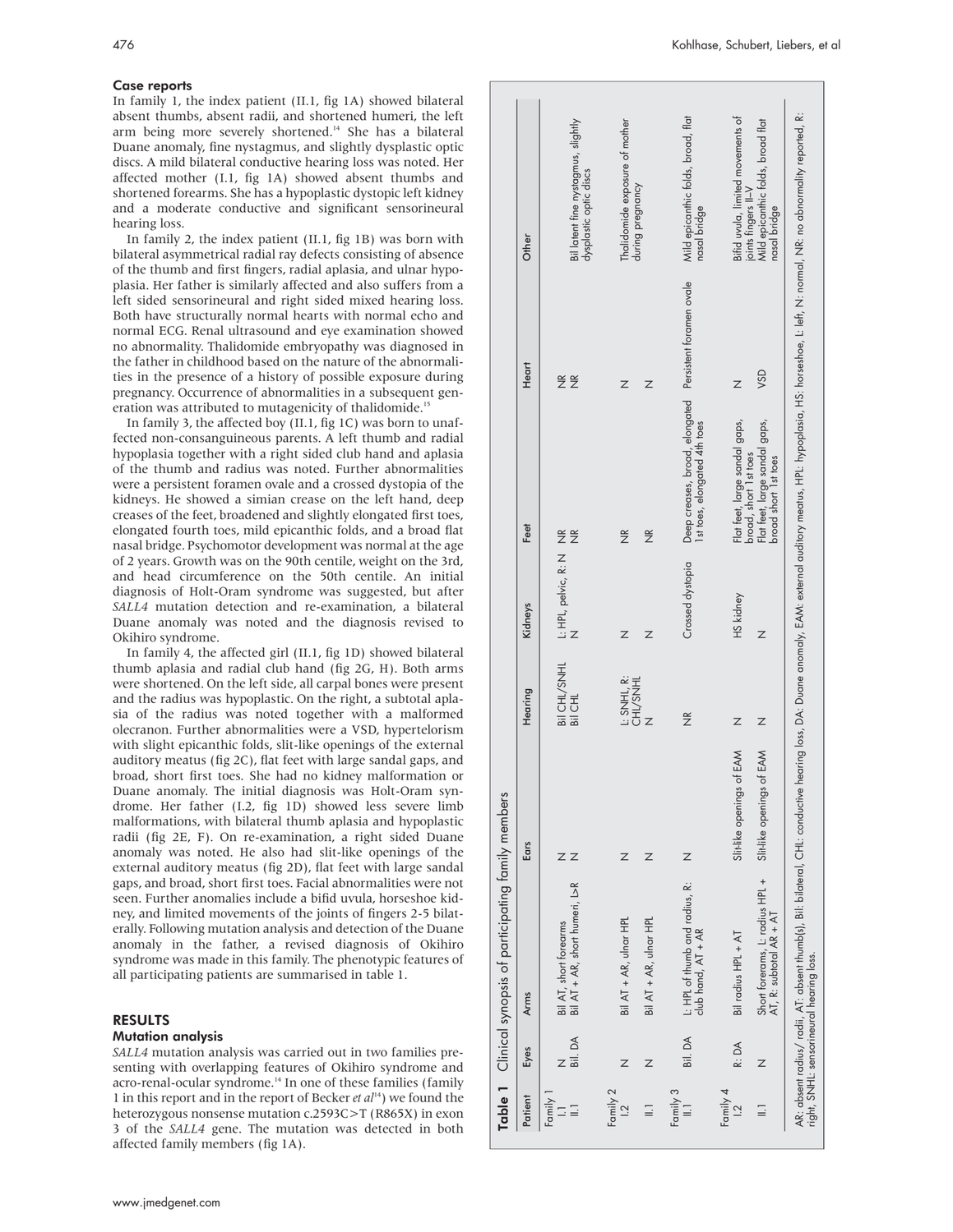Figure 3 Schematic representation of the SALL4 protein and localisation of all mutations identified. Zinc finger motifs are shown as oval symbols. Mutations reported in this paper are shown in larger font and previously identified mutations in smaller font. The mutation c.2593C>T has also been described by Al-Baradie *et al.*° The black box represents the conserved Glu rich domain thought to mediate interaction with other SALL proteins. Note that the mutations are distributed over the gene and that mutation c.2593C>T can cause both severe and mild phenotypes in different families.

We also analysed three families with the clinical diagnosis of Holt-Oram syndrome. Two of these families were negative for a *TBX5* mutation and one had not been tested. Family 2 had been described previously as a possible example of thalidomide mutagenicity.<sup>15</sup> Because of the clinical overlap with Holt-Oram syndrome, *TBX5* mutation analysis was performed, but no mutation was detected. We found the heterozygous frameshift mutation c.326delC in exon 2 of *SALL4* in both affected persons (father and daughter), resulting in a premature stop codon 31 bp 3′ of the mutation (fig 1B). In family 3, both parents are unaffected. Their only son was diagnosed with Holt-Oram syndrome, but was negative for a *TBX5* mutation. We detected the heterozygous nonsense mutation c.523A>T (K175X) in exon 2 of *SALL4* (fig 1C) in the patient, but not the parents. Family 4 had also been diagnosed with Holt-Oram syndrome. Here, the father and his daughter are affected. We identified the heterozygous nonsense mutation c.1849C>T (R617X) in exon 2 of *SALL4*. The mutation segregates with the abnormal phenotype in both affected subjects (fig 1D).

#### **DISCUSSION**

In this report we show that *SALL4* mutations cause a range of phenotypes. Three out of four families reported here show that kidney anomalies are part of the phenotypic spectrum of *SALL4* mutations, thereby confirming the hypothesis that Okihiro syndrome and acro-renal-ocular syndrome are allelic to some extent. However, we did not find a mutation in family 2 reported by Becker *et al*<sup>14</sup> leaving open the possibility that another locus might be involved in this family.

Our results further show that in some cases reported as possibly resulting from thalidomide mutagenicity, *SALL4* mutations could be the true cause of the phenotype. The mutation in family 2 reported here (case 2 in the report of McBride<sup>15</sup>) was found in both affected family members. The heritability of the abnormal phenotype in this pedigree has been previously represented as evidence for thalidomide as a mutagen. However, in view of the extended phenotype of limb malformations we now observe with *SALL4* mutations, it appears much more likely that the phenotype in generation I of this family was misdiagnosed as representing thalidomide embryopathy when the phenotype was in fact the result of a mutation of *SALL4*.

The families described here also expand the phenotype of *SALL4* mutations. We observed facial characteristics (hypertelorism, epicanthic folds) in two of our patients and not previously described slit-like openings of the external auditory meatus, which might help to discriminate Okihiro syndrome from Holt-Oram syndrome if no Duane anomaly is present. We also describe characteristic flat feet and large sandal gaps in both affected members of one family.

Our results suggest that all patients with Duane anomaly and radial ray malformations should be investigated for *SALL4* mutations. Furthermore, as shown by our cohort, patients with typical radial ray malformations without Duane anomaly might carry a *SALL4* mutation as well. These patients obviously might be diagnosed with Holt-Oram syndrome instead and require *TBX5* mutation analysis. However, if *TBX5* mutation analysis fails to show a mutation, *SALL4* analysis should be considered. Our results further suggest that in such cases all affected family members should be clinically examined for Duane anomaly and other features associated with Okihiro syndrome because only one of the affected family members might have a Duane anomaly.

Together with this report, in total 11 different *SALL4* mutations have now been described.<sup>67</sup> These are one small insertion (c.940-941insC), five deletions (c.326delC, c.842delG, c.1053delG, c.1904delT, c.2425delG), and five nonsense mutations (c.523A>T, c.1849C>T, c.1954C>T, c.2288T>A, c.2593C>T).

Compared to the mutational spectrum of *SALL1* mutations,<sup>5</sup> most of which reside in exon 2, 5' of the region encoding the first double zinc finger domain, the *SALL4* mutations detected seem to be distributed over the gene.

It is not possible to correlate the severity of the phenotype with mutation position. Severe limb malformations with shortening of the upper limbs have been described for the mutations c.523A>T, c.842delG, c.1849C>T, and c.1904delT. Milder malformations have been seen with the mutations c.940-941insC, c.1053delG, and c.2405delG, and the mildest (thenar hypoplasia only) with c.1954C>T. The observation of a strong limb phenotype in family 1 of this report and a mild phenotype in pedigree DA in the report of Al-Baradie *et al*<sup>6</sup> with the same causative *SALL4* mutation c.2593C>T suggests that the phenotypic variability in these two families is the result of differences in the genetic background. With respect to the pathogenesis of the anomalies caused by *SALL4* mutations, the nature of these mutations, all causing premature termination of translation, would suggest haploinsufficiency Also, the similar phenotype of patients with cytogenetic deletions of chromosome 20q probably encompassing the *SALL4* locus would be consistent with this.<sup>16 17</sup> However, the fact that the *SALL1* knock-out mouse shows only kidney defects but no TBS-like phenotype<sup>18</sup> raises serious doubts about the assumption that *SALL1* mutations which are exclusively truncating<sup>5</sup> cause Townes-Brocks syndrome via haploinsufficiency. An alternative explanation which is being discussed now is that truncating *SALL1* mutations could lead to the TBS phenotype by a dominant negative action, $19$  with truncated proteins interfering with nuclear transport of the wild type proteins. This is thought to result from dimerisation of wild type and mutant proteins mediated by the evolutionarily highly conserved glutamine rich domain within the amino-terminal part of all known SAL-like proteins (fig 3).<sup>1-3 20-27</sup> With respect to *SALL4*, the mutations c.326delC and c.523A>T show that the Glu rich domain (encoded by nucleotides 661-714 of the *SALL4* cDNA) cannot be crucial for a possible dominant negative action since the domain would be absent from truncated proteins resulting from these mutations.